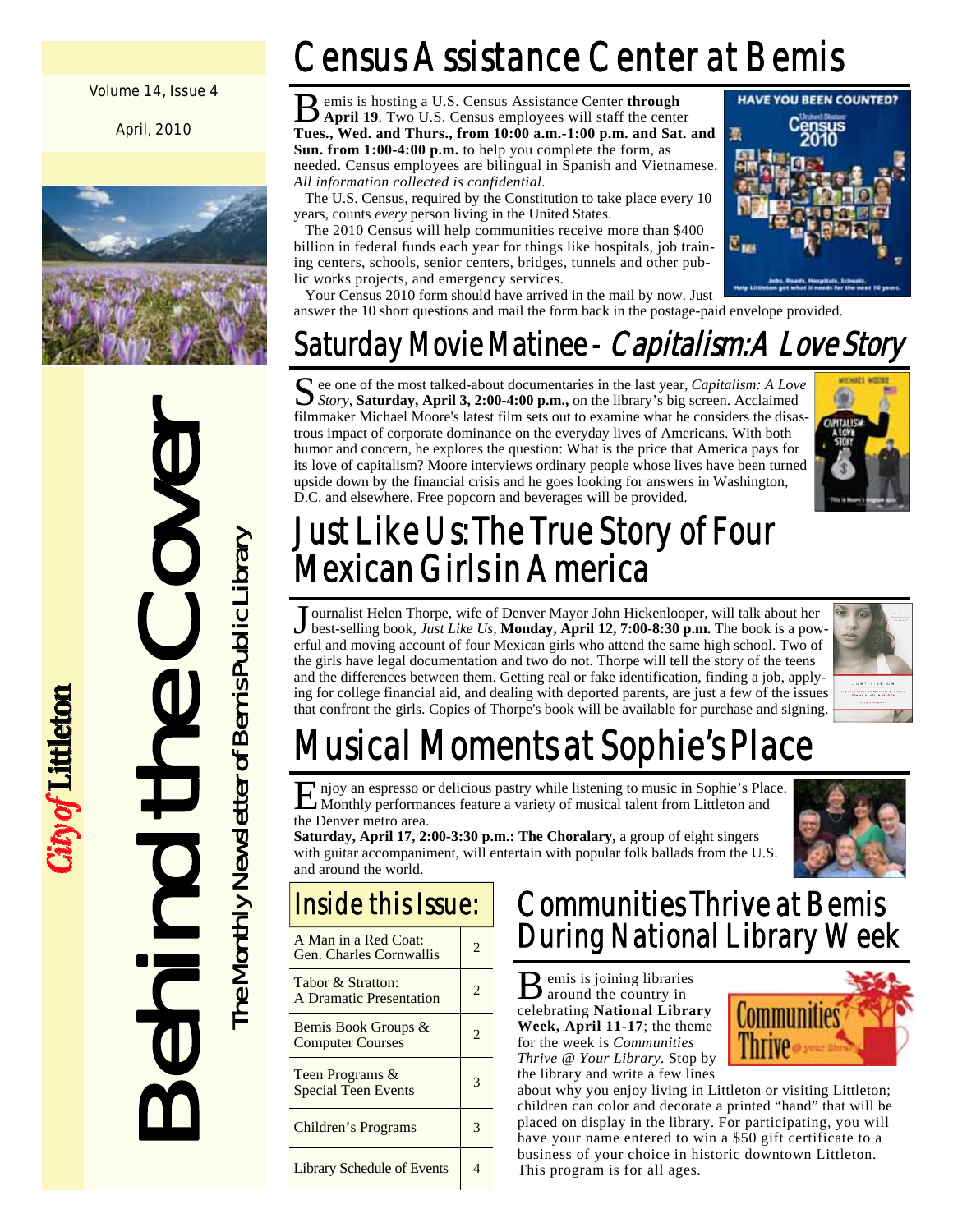## A Man in a Red Coat: General Charles Cornwallis

G o back in time to meet General Charles Cornwallis on **Monday, April 26, 2:00-**<br> **3:00 p.m.** Although opposed to the repressive tax policies that Britain imposed on its American colonies, Cornwallis joined British forces in America in 1776 with the rank of Major General. He saw action in most of the major campaigns of the Revolutionary War and pursued Washington's army across New Jersey. Cornwallis eventually surrendered at Yorktown, but went on to have a distinguished career as governor-general of India and then commander-in-chief of Ireland. Cornwallis will be portrayed in full uniform by Bud Jenkyns, who has performed his shows throughout America, including Mount Vernon.

### Augusta Tabor & Winfield Scott Stratton: Dramatic Presentation



E njoy a fascinating visit with two of Colorado's most famous 19th century personalities, Augusta Tabor and Winfield Scott Stratton, **Tuesday, April 27, 7:00-8:00 p.m.** Augusta was the business-wise, hardworking wife of Horace Tabor, who became wealthy through silver mining in Leadville. In a scandalous move, Horace cast Augusta aside to marry the younger Baby Doe. Stratton, after prospecting for 19 years, struck gold in the Cripple Creek area



*Mary Jane Bradbury will portray Augusta Tabor.* 

and emerged a multimillionaire in the 1890's, becoming one of Colorado's best known humanitarians. Return to a captivating period in western history as Augusta Tabor and Winfield Scott Stratton recall life in the 19th century boom towns in the Rockies. Augusta will be

*Marold will portray Stratton.* 

> The Brief Wonc Life Oscar Wao

Junot Díaz

**Ladonnas** of Leningrad

*Richard* 

portrayed by Mary Jane Bradbury, an actress and presenter at Four Mile Historic Park in Denver. Richard Marold, an historian and journalist, will portray Stratton.

# Book Groups at Bemis

 $\sum$  e have a variety of Book Groups that meet throughout the month. Choose a group that suits your interests and schedule. Then join us for some stimulating discussions.

#### **Senior Book Club**

**First Monday of each month at 2 p.m.** 

**Apr. 5:** *Empire Falls*  by Richard Russo Milo Roby tries to hold his family together while working at the Empire Grill in the once-successful logging town of Empire Falls, Maine, with

his partner, Mrs. Whiting, who is the heir to a faded logging and textile legacy.

**May 3:** *Ladder of Years* 

 by Anne Tyler Forty-year-old Delia Grinstead, mother of three almost-grown children, impulsively walks away from her marriage and sets off into the unknown to begin an entirely new life, but

suddenly she discovers that she is accumulating fresh responsibilities. **June 7:** *Patriot Hearts* 

 by Barbara Hambly The triumphs and turmoil of early America are revealed through fictional portraits of four women-- Martha Washington, Abi-



ANNE TYLER

gail Adams, Sally Hemings, and Dolley Madison--who played key roles during four presidential administrations.

#### **Monday Evening Book Group Third Monday of each month at 7 p.m.**

**Apr. 19:** *The Brief Wondrous Life of Oscar Wao*  by Junot Diaz Living with an old-world mother and a rebellious sister, an urban New Jersey misfit dreams of

becoming the next Tolkien and believes that a family curse is thwarting his efforts to find love and happiness.

**May 17:** *Double Bind* 

 by Chris Bohjalian Working at a homeless shelter, student Laurel Estabrook encounters Bobbie Crocker, a man with a history of mental illness and a box of secret

photos. When Bobbie dies suddenly, Laurel embarks on an obsessive search for the truth behind the photos.

**June 21:** *Madonnas of Leningrad* 

by Debra Dean In a novel that moves between the Soviet Union during World War II and modern-day America, Marina, an elderly Russian woman, recalls vivid images of her

youth during the height of the siege of Leningrad.

### Computer Services & Computer Classes

B emis has 22 Internet access computers on the lower level of the library, plus another seven located in the Children's Room for use by our



patrons in 5th grade and younger. Also, wireless Internet access is available in Sophie's Place for patrons with wireless-enabled laptops.

 Our computers use Microsoft operating systems and software that includes Word, Excel, Access, PowerPoint and Publisher. All of our PCs are linked to printers. Printing costs are \$0.10 a page for black only or \$0.25 a page for color. Our computer lab has 12 PCs and may be scheduled for group use. We are happy to assist patrons individually at any time if you need help using the computers or the Internet.

 We also offer *free* computer and Internet classes on a regular basis. To learn about or register for an upcoming class and/or group use of our computer lab, call the library at 303-795- 3961 or stop by the Information Desk.

**All classes and open computer lab are**  held from 9-10:30 a.m. Currently space is available in the following classes:

- ♦ **Beginning Access** Tues., Apr. 20; Tues., May 25; Tues., June 29
- **Beginning Excel** Tues., Apr. 13; Tues., May 11; Tues., June 8
- ♦ **Intermediate Excel** Wed., Apr. 21; Wed., May 12; Tues. June 15
- ♦ **Beginning Internet** Sat., Apr. 17; Wed. May 19; Wed. June 16
- **Beginning PowerPoint** Tues., Apr. 27; Tues. June 22
- **Beginning Publisher** Wed., May 26
- **Beginning Windows XP** Tues., Apr. 6; Tues., May 4; Tues., June 1 **Beginning Word**
- Wed., April 7, Wed., May 5; Sat., May 15 ♦ **Intermediate Word**
- Wed., Apr. 14; Tues., May 18; Wed., June 9 **Computer Comfort**
- Sat., Apr. 3; Sat., May 1; Sat., June 5
- **Digital Photography Practice in Best Light** Mon., June 7
- **Facebook: What's the Hype?** Fri., Apr. 23
- **Get More Out of Google** Wed., Apr. 28
- **How to Search the Library** Wed., June 23
- ♦ **LuLu Self-Publishing Lab** Fri., May 14
- **NetLibrary Downloadable Audio Books** Tues., May 18
- **Windows File Management** Sat., May 29; Sat., June 19
- ♦ **Open Computer Lab** *Every* **Thursday** No registration required. Receive one-onone time with a computer class instructor.



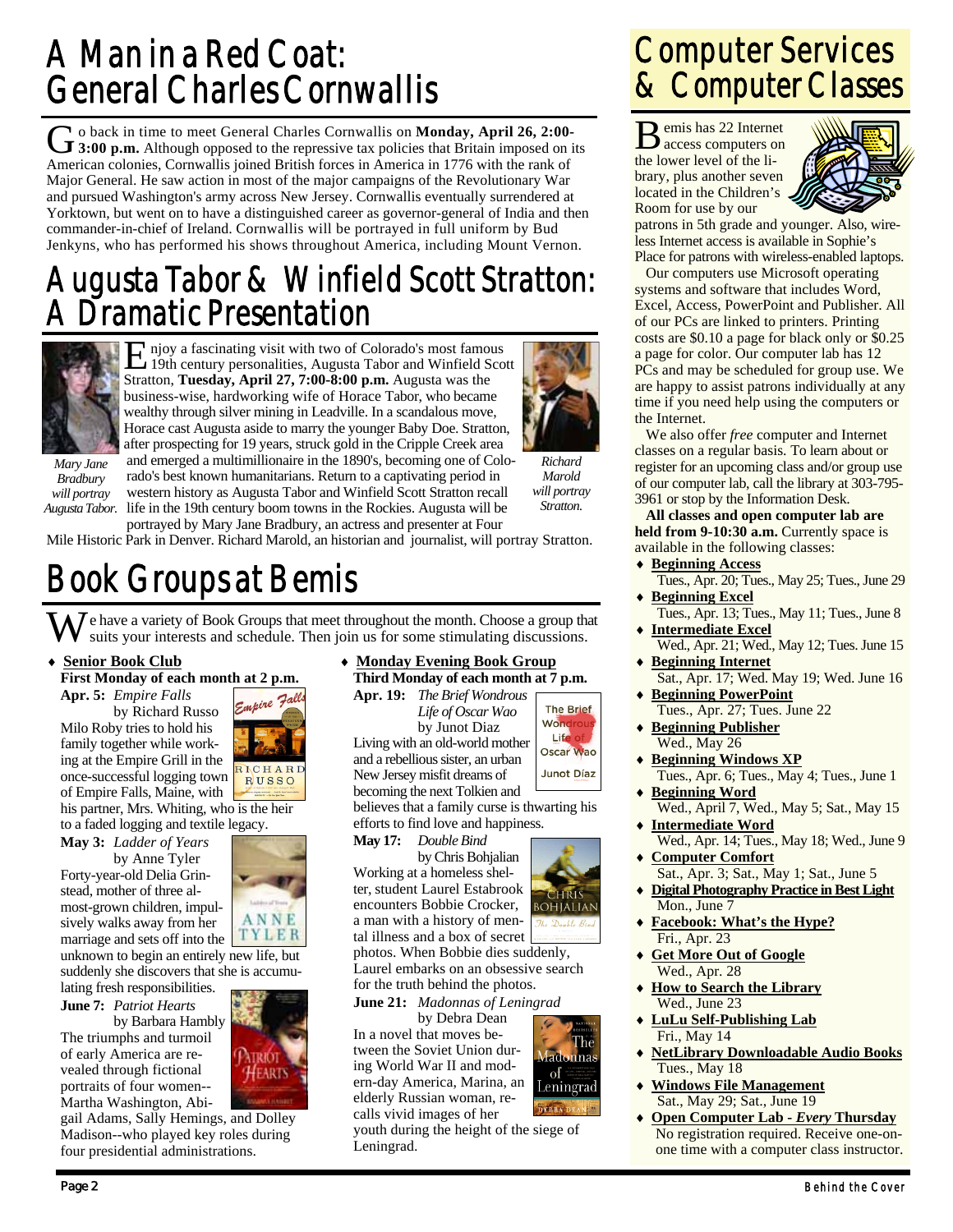

For more information, call teen librarian<br>Mark Decker at the library, 303-795-3961, or check the Bemis teen blog site online at http://bemisteen.blogspot.com.

Join other teens for the following activities: **Anime Club** 

**First Sat. of the month @ noon** 

**Apr. 3:** *Black Cat Vol. 1* 

**May 1:** Title will be selected at April mtg.

**June 5:** Title will be selected at May mtg.

**Teen Writers Group Third Tuesday of the month @ 4 p.m. Apr. 20, May 18, June 15** 

All teen creative writers are welcome! Bring copies of your writing in order for other participants to provide feedback. *Special event!* In honor of National Poetry

Month, **we'll be focusing on poetry at the April 20th meeting.** Bring your poetry to share and receive feedback.

- Wii Third Thursdays @ 3:30 p.m. Play a different video game each month! **Apr. 15:** Wii Sports Resort **May 20:** Super Smash Bros Brawl **June 17:** Rock Band/Guitar Hero
- ♦ **Teen Advisory Group (TAG) Fourth Friday of the month @ 3:30 p.m. Apr. 23:** Talent Show details **May 28:** Open agenda **June 25:** Planning for fall

# Special Teen Event

♦ **Duct Tape Creations Saturday, April 17, 2:00-3:30 p.m.**  Learn how to create cool items out of duct tape! All materials and instruction will be provided. Space is limited; contact teen librarian Mark to register for this program at 303-795-3961 or email him at mdecker@littletongov.org.

# Upcoming Teen Events

#### ♦ **Family Game Night**

**Friday, May 21, 5:30-8:00 p.m.**  Board games and computers will be on hand for fun! Wii games including Rock Band, Guitar Hero and Dance Dance Revolution will be available. The café will be open offering a selection of snacks, drinks, and sandwiches for sale.

♦ **Summer Reading Program: May 24-July 31** 

This summer's theme is *Make Waves at Your Library*. Online registration begins May 24th and will continue through the program's conclusion on July 31st. More details will be in next month's newsletter.

#### **Summer Film School** Watch for news about the summer film school at the Binning Family Foundation!

Children's Programs



# Under the Sea for Tea!

J oin us for our Annual Mother-Daughter Tea Party, **Saturday, April 24, 2:00 p.m.** This year's theme, *Under the Sea for Tea,* will feature an afternoon of merry mermaids, festive fish, shining seashells and more for girls in grades K-5 and their mothers. Please dress in your fancy finery or mermaid best. *Space is limited*. Beginning April 1, please call 303-795-3961 to make a reservation.



# Make a "Splashy" Bookmark

oodle, draw, collage, paint - Kids in grades K-5 may pickup entry forms for the **Summer Reading Bookmark Contest**  at the Children's Information Desk. Create a colorful design featuring this year's theme: *Make a Splash @ Bemis!* Four lucky winners will be chosen to have their bookmark designs printed. All entries are due by April 30.



# Saturday Movie Matinee: The Lion King

an't wait until 2011 for *The Lion King* to be released from the Disney vault? Then bring the kids on **Saturday, May 1, 2:00 p.m.,** for a special showing of the 1994 movie on the library's big screen. Experience the Academy Award winning music and classic story of Simba, the lion cub who "just can't wait to be king" as he moves from tragedy to reclaiming his rightful throne. Snacks will be provided. Children under 8 must be accompanied by an adult. Rated G. Running time: 90 minutes.



# Weekly Story Times & Ongoing Activities

#### ♦ **Story Box: Ages infant-36 months**

 **Tuesdays & Wednesdays at 9:30 a.m. or 10:30 a.m. Also on Fridays at 9:30 a.m.**  A thirty-minute session for children and a caring adult to introduce the joy of rhythm, rhyme, and reading. *Space is limited; free tickets are available one week in advance.* 

- ♦ **Preschool Story Time: Ages 3-kindergarten Thursdays at 10:30 a.m. or 1:30 p.m. Also on Fridays at 10:30 a.m.**  Thirty minutes of stories, songs, and activities with a puppet show the first week of the month. This is an independent story time.
- ♦**Paws to Read: For readers in grades 1-5, Third Saturdays, 10:00 a.m.-noon. Next Meeting: Saturday, April 17**  Kids in grades 1-5 can practice reading with a furry friend. Please call 303-795-3961 to register for a 20-minute spot. Presented by R.E.A.D. Reading Education Assistance Dogs & Denver Pet Partners.



### ♦ **Register for Email Notification:**

Receive our monthly newsletter via email and choose to be notified of special programs. Here's how: visit http://bemis.sirsi.net/, under Library Info, click on More information and then click on Subscribe Bemis News Email. Or, fill out a paper form at any Information Desk the next time you visit the library.

**Bemis Library Dial-a-Story:** Your child can listen to a story anytime by calling 303-795-3960. Enjoy a new story or an old favorite.